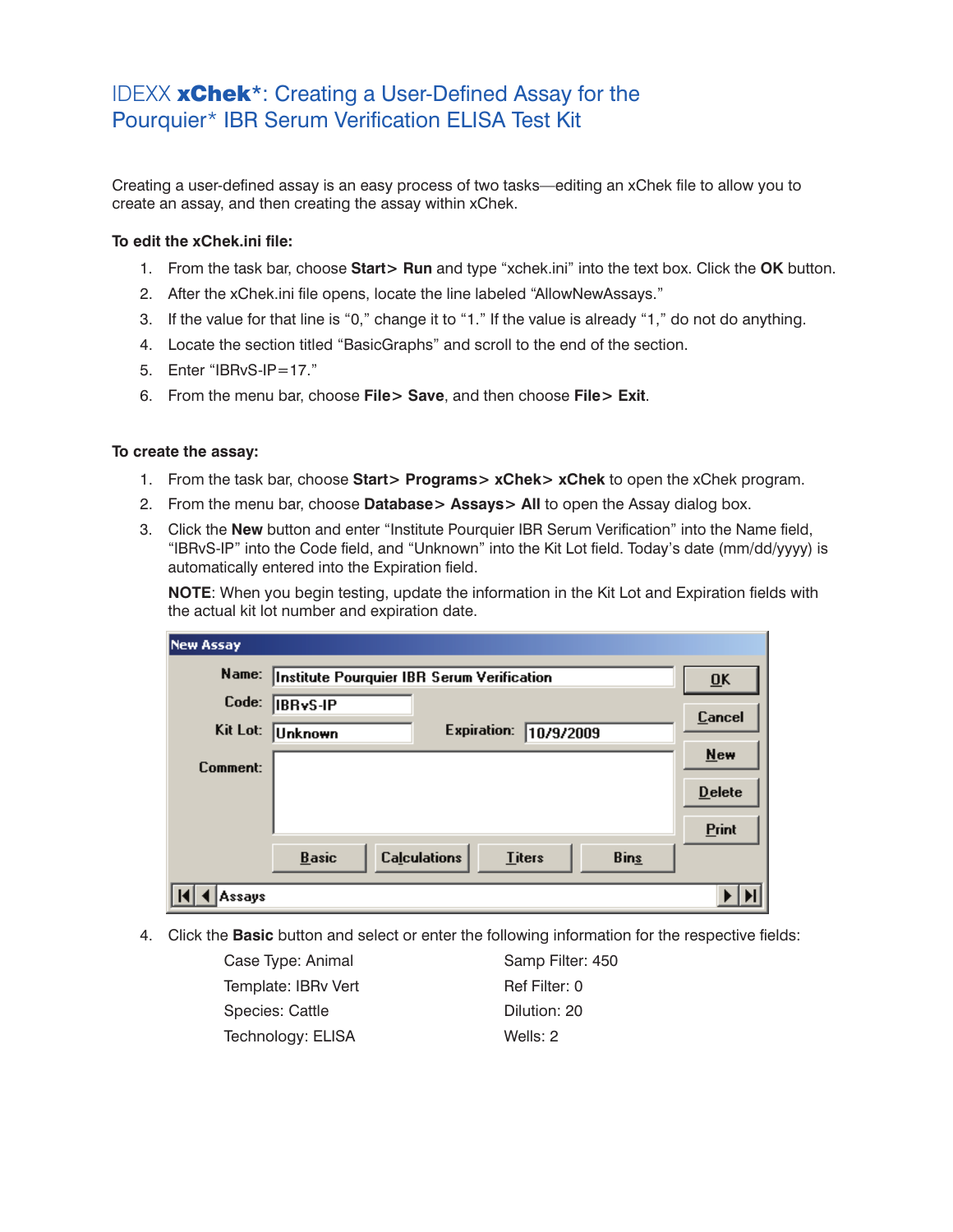| <b>New Assay</b>  |                    |                         |      |                           |
|-------------------|--------------------|-------------------------|------|---------------------------|
| Case Type: Animal |                    | Samp Filter:            | 1450 | $\overline{\mathbf{0}}$ K |
|                   | Template: BRy Vert | Ref Filter: $\boxed{0}$ |      |                           |
| Species: Cattle   |                    | Dilution:               | 20   | Cancel                    |
| Technology:       | <b>ELISA</b>       | Wells: $\sqrt{2}$       |      |                           |

- 5. Click **OK** to save the settings.
- 6. Click the **Calculations** button and select or enter the following information: Formulas:

"S" Part of Ratio: Sample2 - Sample1

"P" Part of Ratio: Positive2 - Positive1

"N" Part of Ratio: None

Blocking Factor: None

First Calculation:

 Variable: S/P Positive Cutoff: 0.55 Suspect Cutoff: 0.46 Comparison: >= Variable: None Positive Cutoff: 0 Suspect Cutoff: 0 Comparison: None

**NOTE:** xChek is unable to support the S/P % calculation. Instead, xChek will calculate an S/P value. The cutoff values have been updated to match the new calculation and the interpretation will be the same.

Second Calculation:

| <b>New Assay</b>                                      |                       |                              |                           |  |  |
|-------------------------------------------------------|-----------------------|------------------------------|---------------------------|--|--|
| <b>Formulas</b>                                       |                       |                              |                           |  |  |
| "S" Part of Ratio:                                    |                       |                              | $\overline{\mathbf{0}}$ K |  |  |
| "P" Part of Ratio:                                    | Positive2 - Positive1 |                              | <b>Cancel</b>             |  |  |
| "N" Part of Ratio:                                    | <b>None</b>           |                              | Reset                     |  |  |
| <b>Blocking Factor:</b>                               | <b>None</b>           |                              |                           |  |  |
| <b>Second Calculation</b><br><b>First Calculation</b> |                       |                              |                           |  |  |
| Variable:<br>ls /P                                    |                       | Variable:                    | <b>None</b>               |  |  |
| <b>Positive Cutoff:</b><br>10.55                      |                       | Positive Cutoff:<br>10       |                           |  |  |
| <b>Suspect Cutoff:</b><br> 0.46                       |                       | <b>Suspect Cutoff:</b><br>la |                           |  |  |
| <b>Comparison:</b>                                    |                       | <b>Comparison:</b>           | None                      |  |  |
|                                                       |                       | $>=$                         | Sample2 - Sample1         |  |  |

7. Click **OK** to save these settings and then click **OK** again to save the assay to the database. You can now test for antibodies against IBR using the xChek Assay Management System.

**NOTE:** xChek does not evaluate controls or results for validity when you use a user-defined assay. You must evaluate the results from each assay in accordance with good laboratory practices. To evaluate your assay validity, please refer to the Validation Criteria section in the insert provided with this test kit.